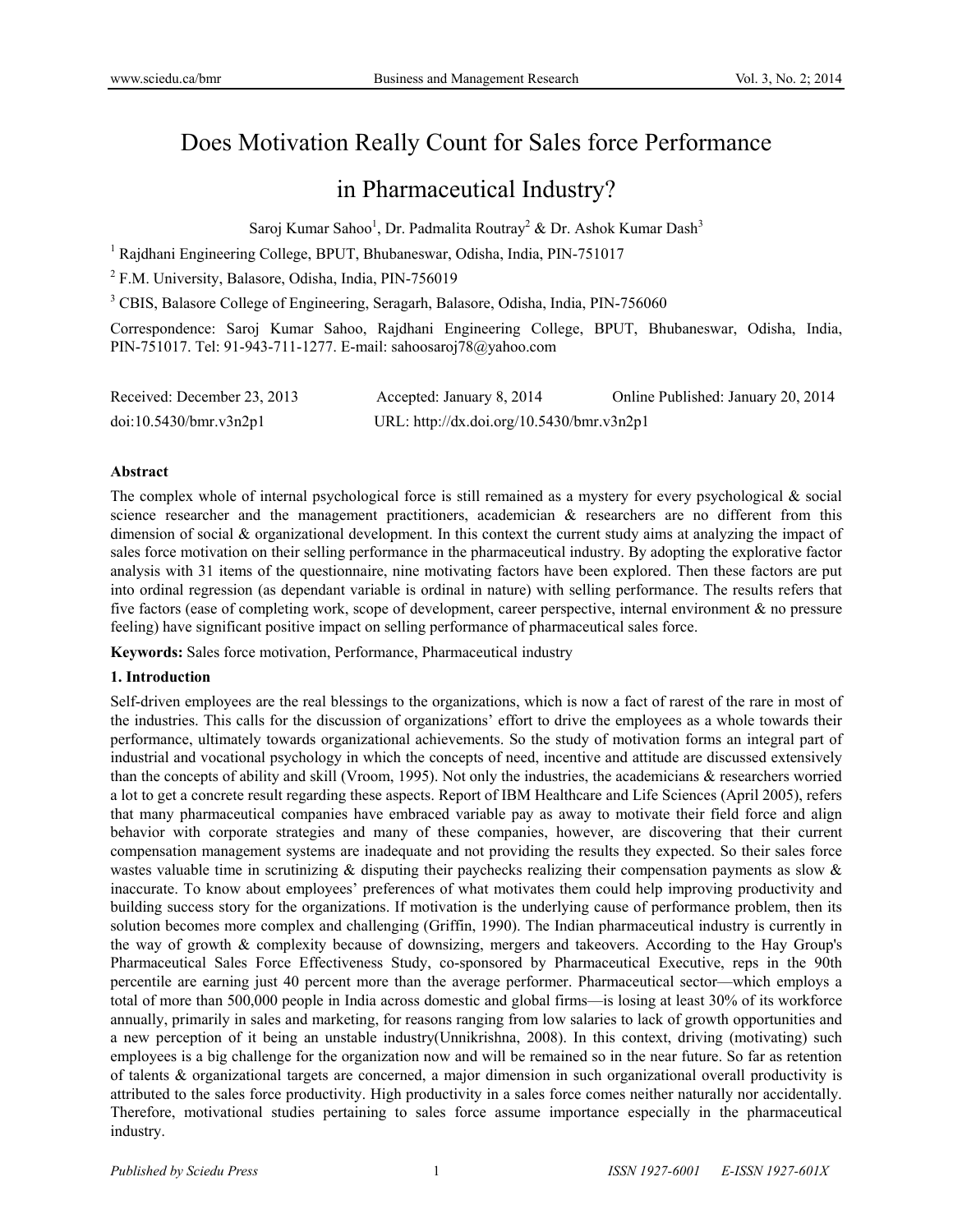## *1.1 Research Problem*

One of the motivationally challenged occupations is the field-sales-force. The most frequently discussed question regarding these employees is that "what propels (motivate) the field sales force to perform more & more?". And the likely answers are salary, incentives, bonus, good work environment, conducive work culture, manager-subordinate relationship and many more in this regard have been explored. But do these factors really act upon the performance of the sales force or do these factors manifest the motivation, which ultimately direct the performance of the sales force?. Till now there is very little ground to confirm the answers of these questions in the pharmaceutical industry. Thus the precise problem statement of the current research is being posed as "does motivation has an impact on performance of pharmaceutical sales force?" The underlying objectives of the current research paper are as follows.

## *1.2 Objectives of the study*

- 1) To study various factors affecting the sales force motivation in pharmaceutical industry.
- 2) To study the impact of motivation on performance of pharmaceuticals sales force.

## **2. Research Design & Methodology**

In the current research work, researchers intended to follow mostly the causative research design. Since a subjective method of analyzing the data will be helpful in identifying the real practice followed by the industry and it is believed that the interpretations of both subjective & objective analysis that constitute scientific research knowledge will be more meaningful towards the study result. The researchers have also used their own experience, while interacting with the respondents for the better interpretation.

## *2.1 Sampling Design*

Stratified random sampling technique is employed to get representative sample. The target population comprises of near about 6000 pharmaceutical frontline sales force and various sales managers at different levels working in Odisha. Initially, five important towns of Odisha were selected, where pharmaceutical sales force work intensively, then, in a proportionate of 1:4 (10 managers  $\&$  40 trainees or sales executives) of sales managers and sales executives, the sample elements have been decided to be included in the sample. Out of 500 distributed questionnaires, 52% was the response rate and further 50% (250) questionnaires were perfectly usable for the current research. Out of these questionnaires, 56 questionnaires from managerial levels and 194 questionnaires from frontlines medicine (sales) representatives (in India, these employees are popularly called as MR) & trainees, build the sample. The Survey Instrument, self administered questionnaires are distributed to pharmaceutical sales force to get the qualitative data about their perception & attitude towards different dimensions of motivation. Five point Likert scale is used in order to measure the qualitative response of the respondents.

### *2.2 Respondents' Profile in the sample*

The demographic profile of the sample respondents has seven parameters and are presented to understand the respondents, i.e., age, education, gender, position, experience, marital status and income. It is found that almost all the respondents belong to male group (only 3 are female) and around 87 percent are young respondents whose ages are all below 35 years. It is observed that most of the respondents (58 %) are simple graduates and 27 % are post-graduates in their educational qualification. Out of all the respondents, 46.4% are married and 53.6% are unmarried. Taking into account position in the hierarchy, 22.4% are at managerial level and 77.6 are front line sales employees (medicine representatives). Looking at the annual income of the respondents, 62 % of respondents fall in between Rs.1.00 lakh to Rs. 2.00 lakh. As far as respondents' experience is concerned, 65 % of total respondents are having below 5 years of experience.

## **3. Literature Review**

### *3.1 Motivation*

Nohria et. al (2008) described that four emotional drives like 'acquire', ''bond', 'comprehend' & 'defend' are responsible for employees motivation. And corresponding to these drives, four leavers they proposed like 'reward system', 'culture', 'job design' and 'performance management & resource allocation process' respectively. To activate these leavers, they proposed some actions like the acquire-drive can be fulfilled by sharply distinguishing the good performers from poor performers, tying reward with performance and paying as well as competitors. The bond-drive can be fulfilled by fostering mutual reliance & friendship between coworkers, building value collaboration & team work, and encouraging employees to share best practices. The comprehend-drive can be fulfilled by designing the job that has distinct  $\&$  important role in the organization, designing the job that is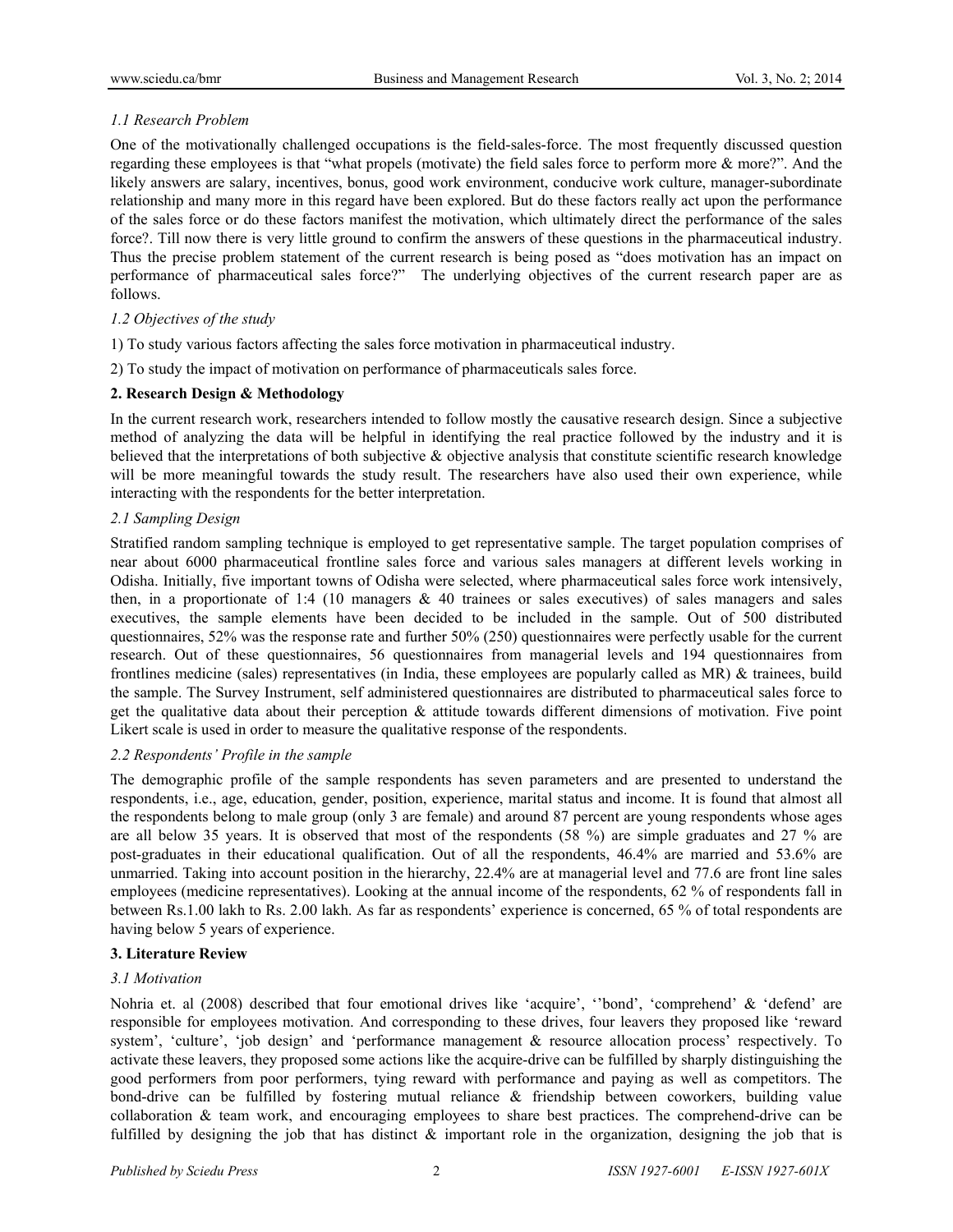meaningful  $\&$  foster a sense of contribution to the organization. The defend-drive can be fulfilled by increasing the transparency of all processes, emphasizing their fairness, and building trust by being just  $\&$  transparent in granting rewards, assignments and other forms of recognition. By examining the importance of values, attitudes and leadership behaviours in employee work motivation & performance, Chowdhury and Amin (2001) have shown that employee values  $\&$  job attitudes are more instrumental in producing strong intrinsic motivation while leaders' behaviour enhances employee extrinsic motivation. Malik & Naeem (2009) conducted a survey of 350 pharmaceutical sales force in Pakistan to identify the complex issue of their motivation that results in identifying three top motivators as pay and fringe benefits, job security, promotion opportunities. The age old belief and research finding hold good that pay and fringe benefits as motivators (hygiene factors) could be attributed to the fact that financial incentives, raise in pay and fringe benefits are always linked with performance of sales force ( Bodla and Naeem, 2010). Further Bodla and Naeem (2010) could find out that relationship with supervisor also acts as motivator since he plays a critical role in coaching of his assigned team of pharmaceutical salespersons. Five distinct job factors as 'growth', 'coworkers', 'promotion opportunities', 'reward & recognition' and 'job security' are found to be the significant predictors of pharmaceutical sales representatives' overall job satisfaction contributing 71 % variability (Bodla and Naeem, 2008). Motivators such as recognition, work itself, growth and promotion opportunities produces job satisfaction whereas absence of hygiene factors such as job security, compensation package, operating procedures, supervision and relationship with co-workers causes job dissatisfaction of pharmaceutical sales employees (Bodla & Naeem, 2008). Further, Bodla & Naeem concluded that the presence of hygiene factors is linked with no job dissatisfaction and the absence of motivators is associated with no job satisfaction. This implies that motivators act as satisfiers and the hygiene factors act as dissatisfiers for pharmaceutical sales-force. The important non-financial motivators for the pharmaceutical sales employees can be good relationships with customers including physicians, job security, high ethical standards in my company and job, being well informed and strong products and brands, recognition for my efforts and skills, having power over other people and being the senior representative in the team (Wiese  $& Coetzee, 2013$ ). But, competing against others was identified as the least important motivational factors by Wiese & Coetzee, (2013).

#### *3.2 Motivation & performance*

It is judged by canonical correlation analysis that work motivation (including willingness to work, job satisfaction, and organizational commitment) is an efficient predictor of work related behaviors such as absenteeism, number of hours worked, and intentiol1 to quit (Bjorklund, 2001). There is a negative correlation between positive achievement motivation behaviour (PAMB) and salespersons' extrinsic motivation (Choudhury, 2007). PAMB has produced a significant influence in salespersons' intrinsic motivation and performance. According to the said researcher salespersons believe that to the extent their supervisors exercise achievement motivation behavior, the greater likelihood that intrinsic rewards would be generated for greater performance. Also it has been seen that as compared to extrinsic motivation, intrinsic motivation is shown to produce relatively a greater impact on performance. Further, Choudhury (2007), shows that relationships between positive achievement motivation behaviour (PAMB), intrinsic motivation and performance is significantly positive. Salesperson's level of motivation control was related to salesperson's performance and motivation control was not found to be related to performance in lower selling-knowledge group sales people (Leach et. al, 2005). Harder working but less-experienced sales agents were shown to perform as well as the more experienced but less-motivated colleagues (Bartkus et. al.1994). Several common incentive systems used to increase performance motivation of sales people strongly suggesting that these methods are effective in increasing performance (Jablonsky & Devries, 1972; Hamner, 1974; Bealty & Schneir, 1975; Hamner and Hamner, 1968 – Bushardt, 1988). The reliance on continuous reinforcement incentive schedule and various salary plans are particularly effective in bringing new salesperson's performance to an acceptable level and in sustaining these levels of performance (Nord, 1969; Mawhinney & Mawhinney, 1982; Allon & Kolko, 1982 – Bushardt, 1988). By examining indicators of pharmaceutical sales force performance through sales force motivation strategy perspective, John et. al (2012), could found that financial incentives in terms of salary, bonus and commission are critical for superior sales force performance. However, he concluded that financial reward even being basic and important, it touches upon only one dimension of motivation. Further, John et. al (2012), concluded that salespeople should be involved in setting sales quota, and this will serve as an effective motivating strategy. Finally, John et. al (2012), found that the impact of meeting with sales managers and salespeople on the sales force performance. Neither learning, goal orientation nor intrinsic motivation contributed significant variance in creative performance of the managerial sales force whereas interestingly both factors had their positive role in nurturing creative ideation and its innovative execution for frontline sales persons (Malik et al., 2012).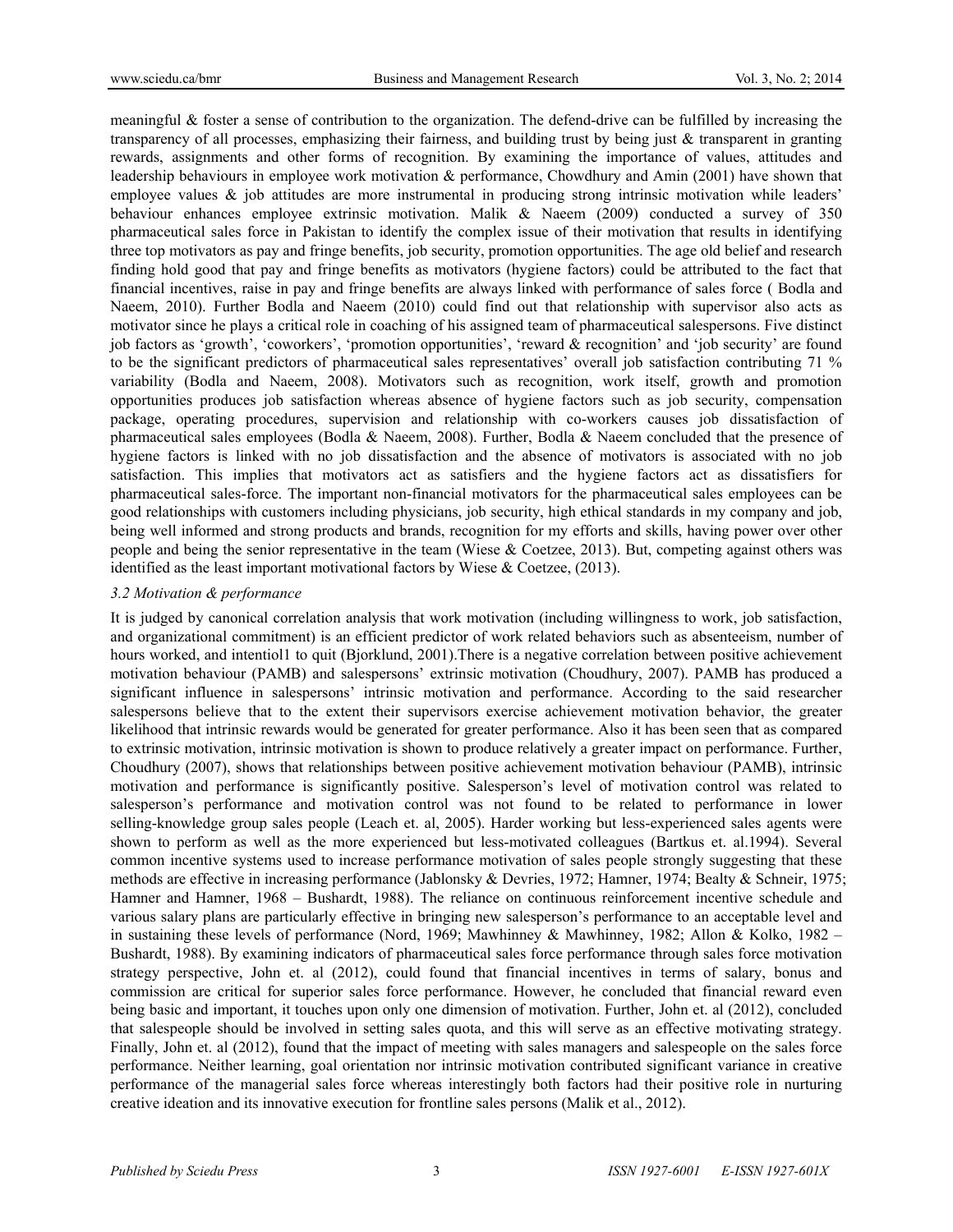### **4. Results & Discussions**

Starting with reliability test (by Cronbach's  $\alpha$ ) of the survey instrument was mandatory. Then to reduce the dimension or to build the constructs, factor analysis has been executed separately for the set of questions intended for direct measurement of motivation, indirect measurement of motivation variables. These factors as regressors (independent) has been put for ordinal regression analysis with selling performance as regressand (dependent variables) to know the impact of motivating factors on selling performance.

## *4.1 Scale Reliability*

Except the demographic items & company-specific items, it has been found that the questionnaire is reliable (nearly 90 %) as the reliability statistics for Cronbach's Alpha is 0.898 which is evident from table.

## Table 1. Test of Reliability

| <b>Case Processing Summary</b> |                                                               |     |        | <b>Scale Statistics</b> |          |                   | <b>Reliability Statistics</b> |                     |                 |  |  |  |  |  |
|--------------------------------|---------------------------------------------------------------|-----|--------|-------------------------|----------|-------------------|-------------------------------|---------------------|-----------------|--|--|--|--|--|
|                                |                                                               | N   | $\%$   | Mean                    | Variance | Std.<br>Deviation | No. of<br>Items               | Cronbach's<br>Alpha | No. of<br>Items |  |  |  |  |  |
| Cases                          | Valid                                                         | 247 | 173.90 | 173.90                  | 466.991  | 21.610            | 43                            | .898                | 43              |  |  |  |  |  |
|                                | Excluded <sup>a</sup>                                         |     |        |                         |          |                   |                               |                     |                 |  |  |  |  |  |
|                                | Total                                                         | 250 | 100.0  |                         |          |                   |                               |                     |                 |  |  |  |  |  |
|                                | a. Listwise deletion based on all variables in the procedure. |     |        |                         |          |                   |                               |                     |                 |  |  |  |  |  |

*4.2 Factor analysis for exploring the constructs of sales force motivation* 

To find the dimensions which indirectly explain the sales force motivation, 31 items were factor analysed using principal component analysis & varimax rotation. With Kaiser Normalization, it found that the sample adequacy is 89% (KMO = 0.892) and this is significant (Sig = 0.000). From 31 variables, 9 factors have been extracted, which explain 61 % variance. So these nine factors can be assigned with the name as 'ease of completing the work', 'belongingness', 'freedom', 'scope of development', 'career perspective', 'openness', 'internal environment', 'rationality', & 'no pressure feeling'. Similarly the satisfying factors are 'career development', 'return to the achievement', 'work condition' & 'accountability'.

### Table 2. KMO and Bartlett's Test

| Kaiser-Meyer-Olkin Measure of Sampling Adequacy. | .892               |          |
|--------------------------------------------------|--------------------|----------|
|                                                  | Approx. Chi-Square | 2617.365 |
| Bartlett's Test of Sphericity                    | df                 | 465      |
|                                                  | Sig.               | .000     |

### Table 3. Rotated Component Matrix<sup>a</sup>

|                                                                    | Component |                |      |      |      |      |      |      |         |
|--------------------------------------------------------------------|-----------|----------------|------|------|------|------|------|------|---------|
|                                                                    |           | $\overline{2}$ | 3    | 4    | 5    | 6    | 7    | 8    | 9       |
| Can express the core value of the company.                         |           |                |      |      |      |      | .728 |      | $-.202$ |
| Know, how success is measured in their<br>companies                | .256      | .337           | .231 | .459 |      |      | .230 |      |         |
| Proud of the own company.                                          | .219      | .540           |      |      | .246 |      |      | .351 |         |
| Able to see the own future in the present company                  | .341      | .325           | .352 |      | .391 |      |      |      | .260    |
| Clear $&$ effective appraisal system for career<br>development.    | .371      | .256           | .293 |      | .560 |      |      |      |         |
| Feel valued own company                                            |           | .528           |      |      | .425 |      |      | .320 |         |
| Realises that internal image is consistent with<br>external image. |           |                |      |      | .780 | .243 |      |      |         |
| Know the unique selling point of the company.                      | .423      |                |      |      | .483 |      | .408 |      | .291    |
| Job is understood by every one of the company.                     | .234      | .490           | .223 | .381 |      |      | .248 | .253 |         |
| No need to compete unfairly present company.                       |           |                |      |      |      |      |      |      | $-717$  |
| Freely share necessary information within team.                    |           |                |      |      | .322 | .677 |      |      |         |
| Know that there is no secrecy in the team.                         | .303      |                |      |      |      | .692 |      |      |         |
| Proud of being part of department.                                 | .267      | .701           |      |      |      | .250 |      |      |         |
| Really respect the boss.                                           |           | .714           |      | .215 |      |      | .213 |      |         |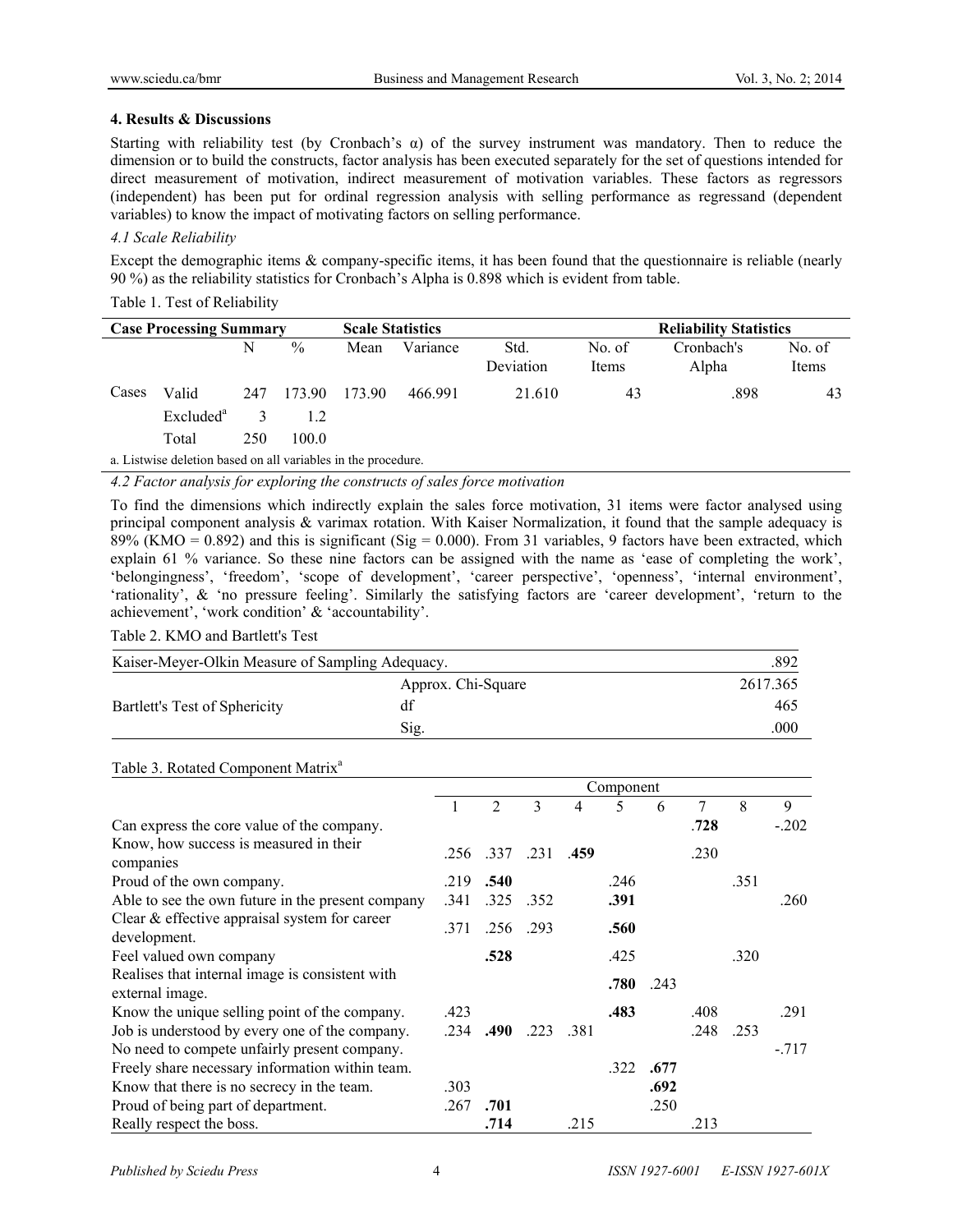| Not threatened by the team mates.                                                                                   | .301 | .230 |      | .550 |      | .214 |      | .259 |         |
|---------------------------------------------------------------------------------------------------------------------|------|------|------|------|------|------|------|------|---------|
| There are opportunities to develop in the company.                                                                  | .370 | .203 |      | .512 | .341 |      |      |      |         |
| Know that poor performance is not tolerated.                                                                        |      |      | .254 | .726 |      |      | .239 |      |         |
| Knows that majority of the time spent with<br>valuable work.                                                        | .344 | .271 |      | .254 |      |      | .418 |      | .391    |
| Realises that the meetings are out come oriented.                                                                   | .362 | .258 |      | .228 |      | .333 |      | .394 | .227    |
| Finish the work at a reasonable time.                                                                               | .239 |      |      | .320 |      | .286 |      |      | .454    |
| Can refer authorities for their unclear work                                                                        | .746 |      |      |      |      |      |      |      |         |
| Realises that the work suits to the physical<br>-environment of the present company.                                | .621 |      | .210 |      |      |      |      |      |         |
| Can leave office when work is completed.                                                                            |      |      | .532 | .309 |      |      | .211 | .350 |         |
| Realises that they are all treated fairly.                                                                          |      | .241 | .682 |      |      | .238 |      |      | .200    |
| Realises that their success is acknowledged<br>publicly.                                                            | .324 |      | .665 |      |      |      |      |      |         |
| Can give constructive critics in the company.                                                                       |      |      | .553 |      |      | .422 |      |      | $-256$  |
| Can express openly the ambition in the company.                                                                     | .450 | .399 | .218 |      |      |      |      | .201 |         |
| Realises that the feelings are asked $\&$ listened.                                                                 |      | .299 | .259 |      |      | .250 | .524 | .309 |         |
| Not afraid-of making mistake.                                                                                       | .226 |      |      |      |      | .216 | .471 | .460 |         |
| Know that there is a rationalisation of cost.                                                                       | .229 |      |      |      |      |      |      | .744 |         |
| Can access any information for job done in the<br>company.                                                          | .546 | .251 |      |      |      |      |      | .249 | $-.207$ |
| Extraction Method: Principal Component Analysis: Varimax Rotation: Kaiser Normalization, a Rotation converged in 15 |      |      |      |      |      |      |      |      |         |

Iod: Principal Component Analysis; Varimax Rotation; Kaiser Normalization. a. Rotation converged in 15 iterations.

*4.3 Impact of Relevant Motivating Factors on Selling Performance* 

The nine factors extracted by the above factor analysis, are put in the ordinal regression analysis (as the dependant variable is ordinal in nature) to test the impact of motivating factors on the sales force performance.

|                         | <b>Model Fitting Information</b> | Goodness-of-Fit |    |      |          |            |     | <b>Pseudo R-Square</b> |            |      |
|-------------------------|----------------------------------|-----------------|----|------|----------|------------|-----|------------------------|------------|------|
|                         | $-2$ Log                         |                 |    |      |          |            |     |                        | Cox and    |      |
| Model                   | Likelihood                       | Chi-Square      | df | Sig. |          | Chi-Square | df  | Sig.                   | Snell      | .451 |
| Intercept<br>Only       | 591.492                          |                 |    |      | Pearson  | 1461.525   | 891 | 000                    | Nagelkerke | .497 |
| Final                   | 441.628                          | 149 865         | 89 | .000 | Deviance | 437.233    | 891 | .000                   | McFadden   | .251 |
| Link function: Cauchit. |                                  |                 |    |      |          |            |     |                        |            |      |

The Ordinal Regression procedure (also referred to as PLUM) allows building the model that generate predictions, and evaluate the importance of various predictor variables in cases where the dependent (target) variable is ordinal in nature. The significant (Sig.  $= 0.000$ ) chi-square statistic (149.865) indicates that the ordinal regression model gives a significant improvement over the baseline intercept-only model (table-6). This basically tells that the model gives better predictions than if someone just guessed basing upon on the marginal probabilities for the outcome categories.

In order to see the observed data for its goodness-of-fit to the model. Table-7 that contains Pearson's chi-square statistic for the model and another chi-square statistic based on the deviance refers that the significant  $(Sig. = 0.000)$ statistical values, intended to test whether the observed data are consistent or not with the fitted model. Here large significant value (149.865) would conclude that the data and the model predictions are similar and hence refers to be a good model.

Further, in order to in assess the overall goodness of fit of the model, the pseudo r-square measures (table-8) are calculated that attempt to serve the same function as the coefficient of determination in linear regression models-namely, to summarize the proportion of variance in the dependent variable associated with the predictor (independent) variables. For ordinal regression models, these measures are based on likelihood ratios rather than raw residuals. Three different methods are used to estimate the coefficient of determination. First, Cox and Snell's r-square (Cox and Snell, 1989) said that the ordinal regression with categorical outcomes has a theoretical maximum value of less than 1.0. In the current research the concerned value is well behind 1.0. So, overall goodness-of-fit is justified. Second, Nagelkerke (Nagelkerke, 1991) proposed a modification that allows the index to take values in the full zero-to-one range, and the third method refers to McFadden's r-square (McFadden, 1974), which is another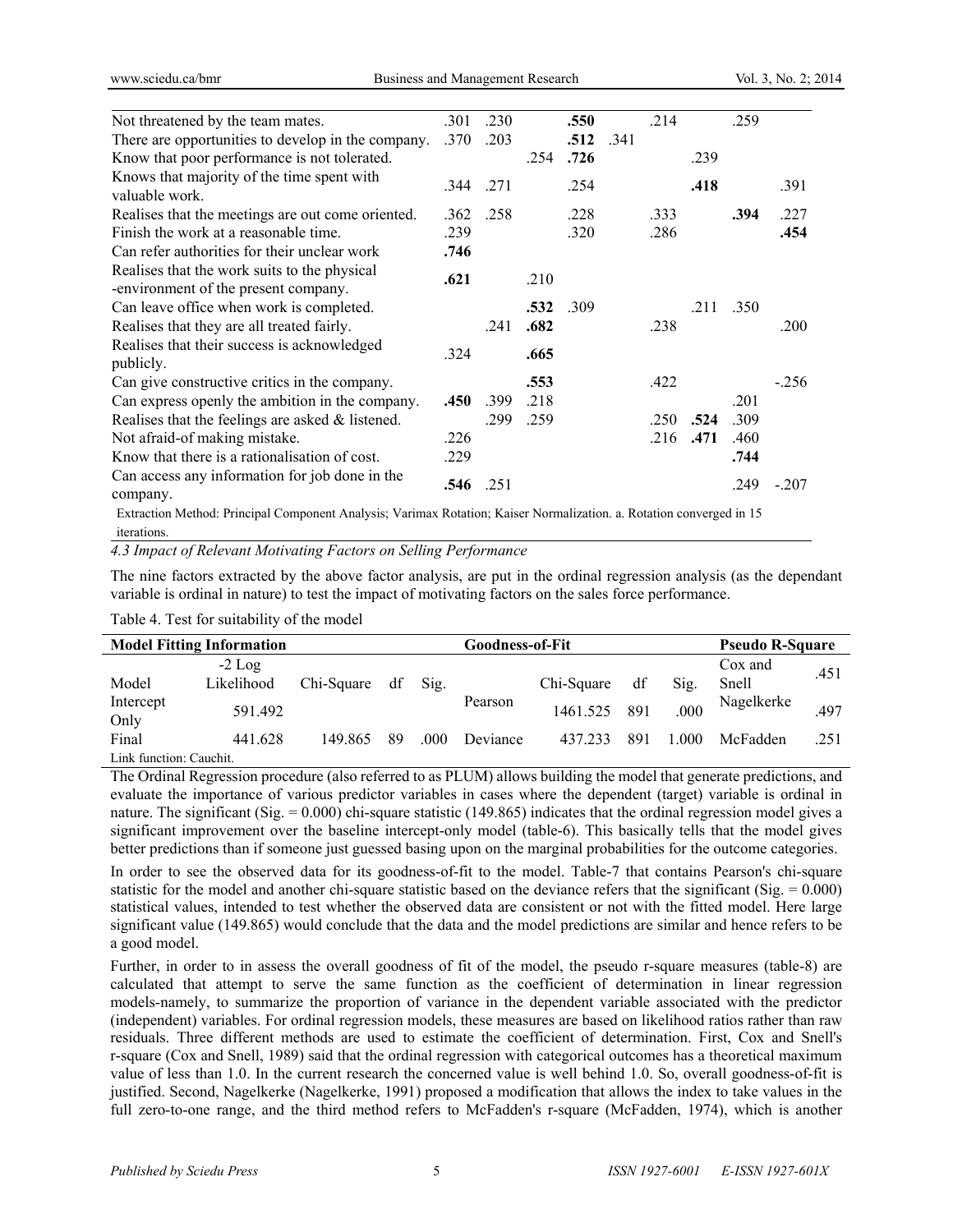version, based on the log-likelihood kernels for the intercept-only model and the full estimated model. In the current research the earlier value is 0.497 and the latter value is 0.251. So again both the values justify the overall model fit. Table 5. Parameter Estimates

|           |                            | Estimate  | Std. Error | Wald       | df               | Sig. | 95% Confidence Interval |           |
|-----------|----------------------------|-----------|------------|------------|------------------|------|-------------------------|-----------|
|           |                            |           |            |            |                  |      | Lower Bound Upper Bound |           |
| Threshold | [sales performance $= 1$ ] | 246.169   | 85.441     | 8.301      | $\mathbf{1}$     | .004 | 78.707                  | 413.630   |
|           | [sales performance $= 2$ ] | 318.799   | 3.779      | 7116.579   | $\mathbf{1}$     | .000 | 311.392                 | 326.206   |
|           | [sales performance = $3$ ] | 331.978   | .774       | 184023.195 | $\mathbf{1}$     | .000 | 330.461                 | 333.495   |
|           | [sales performance $= 4$ ] | 335.614   | .717       | 218985.025 | $\mathbf{1}$     | .000 | 334.208                 | 337.020   |
| Location  | [ $meanF1=1.250$ ]         | $-7.422$  | 29.329     | .064       | $\mathbf{1}$     | .800 | $-64.907$               | 50.062    |
|           | [ $meanF1=1.750$ ]         | 9.613     | 20.910     | .211       | $\mathbf{1}$     | .646 | $-31.369$               | 50.596    |
|           | [ $meanF1 = 2.250$ ]       | 3.304     | 3.276      | 1.017      | $\mathbf{1}$     | .313 | $-3.118$                | 9.726     |
|           | [ $meanF1 = 2.500$ ]       | 6.034     | 3.975      | 2.304      | $\mathbf{1}$     | .129 | $-1.757$                | 13.825    |
|           | [ $meanF1 = 2.750$ ]       | 2.618     | 1.510      | 3.005      | $\mathbf{1}$     | .083 | $-.342$                 | 5.578     |
|           | [ $meanF1 = 3.000$ ]       | 6.031     | 1.874      | 10.358     | $\mathbf{1}$     | .001 | 2.358                   | 9.704     |
|           | [ $meanF1 = 3.250$ ]       | 1.626     | 1.734      | .880       | $\mathbf{1}$     | .348 | $-1.772$                | 5.024     |
|           | [ $meanF1 = 3.500$ ]       | 1.898     | 1.224      | 2.402      | $\mathbf{1}$     | .121 | $-.502$                 | 4.298     |
|           | [ $meanF1 = 3.750$ ]       | 4.686     | 1.264      | 13.741     | $\mathbf{1}$     | .000 | 2.208                   | 7.164     |
|           | [ $meanF1 = 4.000$ ]       | 1.863     | .862       | 4.672      | $\mathbf{1}$     | .031 | .174                    | 3.552     |
|           | [ $meanF1 = 4.250$ ]       | 2.379     | .900       | 6.991      | $\mathbf{1}$     | .008 | .615                    | 4.142     |
|           | [ $meanF1 = 4.500$ ]       | $-.358$   | .734       | .239       | $\mathbf{1}$     | .625 | $-1.797$                | 1.080     |
|           | [ $meanF1 = 4.750$ ]       | .698      | .691       | 1.021      | $\mathbf{1}$     | .312 | $-.656$                 | 2.052     |
|           | [ $meanF1 = 5.000$ ]       | 0(a)      |            |            | $\boldsymbol{0}$ |      |                         |           |
|           | [ $meanF2=1.000$ ]         | $-4.633$  | 3.718      | 1.553      | 1                | .213 | $-11.919$               | 2.653     |
|           | $[meanF2=1.250]$           | 0(a)      |            |            | $\boldsymbol{0}$ |      |                         |           |
|           | $[meanF2=1.750]$           | $-17.468$ | 7332.483   | .000       | $\mathbf{1}$     | .998 | $-14388.871$            | 14353.935 |
|           | $[meanF2 = 2.000]$         | 274.485   | 7327.505   | .001       | $\mathbf{1}$     | .970 | $-14087.160$            | 14636.131 |
|           | [ $meanF2 = 2.250$ ]       | 2.212     | 3.492      | .401       | $\mathbf{1}$     | .526 | $-4.632$                | 9.056     |
|           | [ $meanF2 = 2.500$ ]       | $-4.624$  | 1.667      | 7.696      | $\mathbf{1}$     | .006 | $-7.890$                | $-1.357$  |
|           | [ $meanF2 = 2.750$ ]       | $-6.686$  | 2.757      | 5.883      | $\mathbf{1}$     | .015 | $-12.090$               | $-1.283$  |
|           | [ $meanF2 = 3.000$ ]       | 1.444     | 1.315      | 1.207      | $\mathbf{1}$     | .272 | $-1.132$                | 4.021     |
|           | [ $meanF2 = 3.250$ ]       | $-4.618$  | 2.111      | 4.785      | $\mathbf{1}$     | .029 | $-8.755$                | $-.480$   |
|           | [ $meanF2 = 3.500$ ]       | $-0.319$  | .946       | .114       | $\mathbf{1}$     | .736 | $-2.173$                | 1.535     |
|           | [ $meanF2 = 3.750$ ]       | $-4.543$  | 1.266      | 12.889     | $\mathbf{1}$     | .000 | $-7.024$                | $-2.063$  |
|           | [ $meanF2 = 4.000$ ]       | $-2.012$  | .817       | 6.069      | $\mathbf{1}$     | .014 | $-3.612$                | $-.411$   |
|           | [ $meanF2 = 4.250$ ]       | $-2.207$  | .953       | 5.359      | $\mathbf{1}$     | .021 | $-4.075$                | $-.338$   |
|           | [ $meanF2 = 4.500$ ]       | $-2.411$  | .907       | 7.066      | $\mathbf{1}$     | .008 | $-4.189$                | $-.633$   |
|           | [ $meanF2 = 4.750$ ]       | $-1.829$  | .842       | 4.718      | $\mathbf{1}$     | .030 | $-3.479$                | $-.179$   |
|           | $[meanF2 = 5.000]$         | 0(a)      |            |            | $\boldsymbol{0}$ |      |                         |           |
|           | $[meanF3=1.000]$           | 0(a)      |            |            | $\boldsymbol{0}$ |      |                         |           |
|           | $[meanF3=1.250]$           | 0(a)      |            |            | $\boldsymbol{0}$ |      |                         |           |
|           | [ $meanF3 = 1.750$ ]       | 0(a)      |            |            | $\boldsymbol{0}$ |      |                         |           |
|           | [ $meanF3 = 2.000$ ]       | 0(a)      |            |            | $\boldsymbol{0}$ |      |                         |           |
|           | $[meanF3 = 2.250]$         | 0(a)      |            |            | $\boldsymbol{0}$ |      |                         |           |
|           | $[meanF3 = 2.500]$         | 0(a)      |            |            | $\boldsymbol{0}$ |      |                         |           |
|           | [ $meanF3 = 2.750$ ]       | 0(a)      |            |            | $\boldsymbol{0}$ |      |                         |           |
|           | [ $meanF3 = 3.000$ ]       | 0(a)      |            |            | $\boldsymbol{0}$ |      |                         |           |
|           | $[meanF3 = 3.250]$         | 0(a)      |            |            | $\boldsymbol{0}$ |      |                         |           |
|           | [ $meanF3 = 3.500$ ]       | 0(a)      |            |            | $\boldsymbol{0}$ |      |                         |           |
|           | [ $meanF3 = 3.750$ ]       | 0(a)      |            |            | $\boldsymbol{0}$ |      |                         |           |
|           | [ $meanF3 = 4.000$ ]       | 0(a)      |            |            | $\boldsymbol{0}$ |      |                         |           |
|           | [ $meanF3 = 4.250$ ]       | 0(a)      |            |            | $\boldsymbol{0}$ |      |                         |           |
|           | [ $meanF3 = 4.500$ ]       | 0(a)      |            |            | $\boldsymbol{0}$ |      |                         |           |
|           | $[meanF3 = 4.750]$         | 0(a)      |            |            | $\boldsymbol{0}$ |      |                         |           |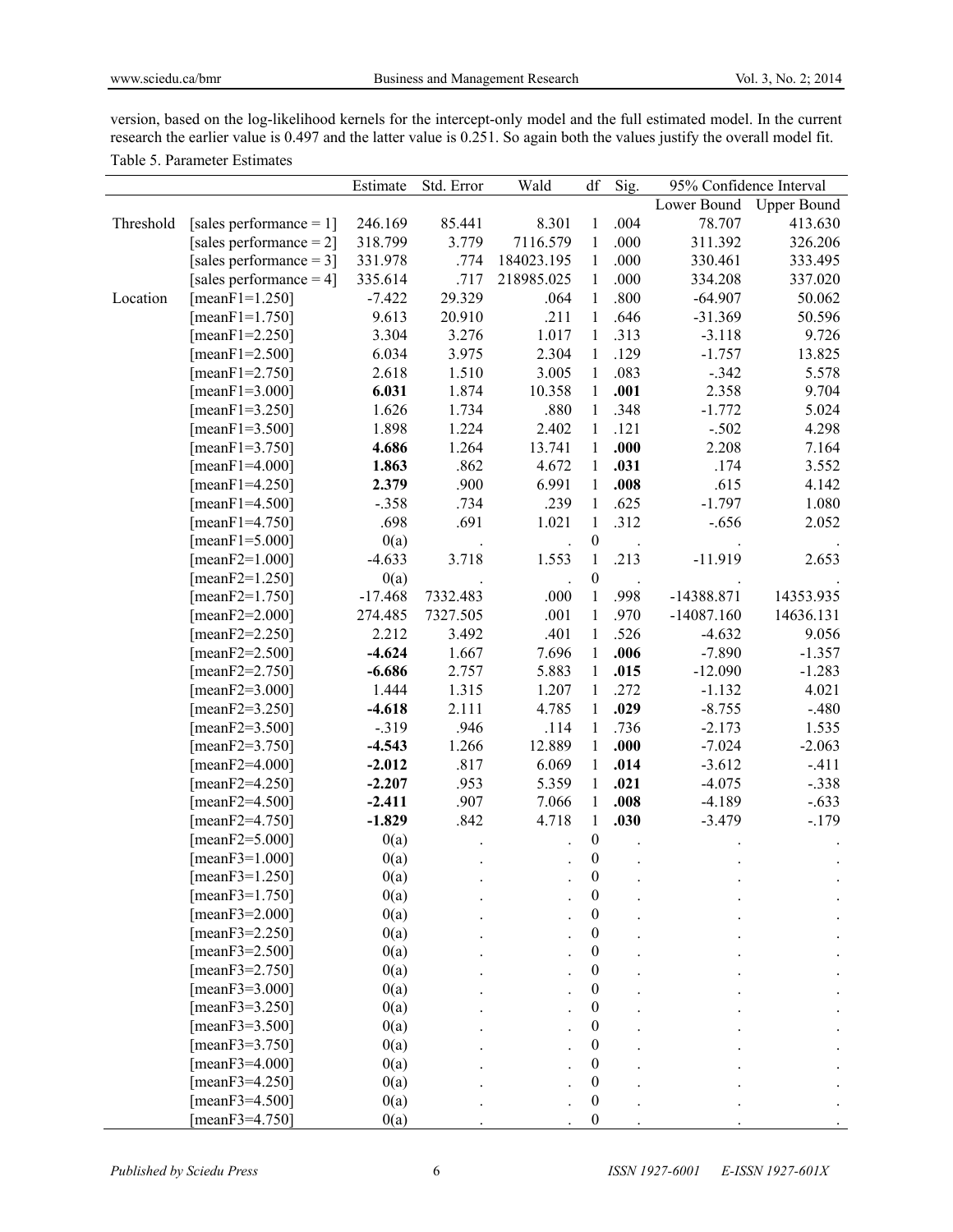| [meanF3=5.000]       | 0(a)     |         |        | $\boldsymbol{0}$ |      |            |           |
|----------------------|----------|---------|--------|------------------|------|------------|-----------|
| [meanF4=1.250]       | $-6.963$ | 5.631   | 1.529  | 1                | .216 | $-17.999$  | 4.074     |
| [meanF4=1.500]       | $-5.627$ | 20.573  | .075   | 1                | .784 | $-45.950$  | 34.696    |
| [meanF4=2.000]       | $-2.542$ | 2.179   | 1.361  | 1                | .243 | $-6.814$   | 1.729     |
| [ $meanF4 = 2.250$ ] | $-2.394$ | 2.198   | 1.186  | $\mathbf{1}$     | .276 | $-6.702$   | 1.915     |
| [ $meanF4 = 2.500$ ] | 10.887   | 4.100   | 7.050  | 1                | .008 | $-18.924$  | $-2.851$  |
| [ $meanF4 = 2.750$ ] | 21.420   | 5.026   | 18.165 | $\mathbf{1}$     | .000 | $-31.270$  | $-11.570$ |
| [meanF4=3.000]       | $-.940$  | 3.388   | .077   | 1                | .781 | $-7.581$   | 5.701     |
| [ $meanF4 = 3.250$ ] | 4.631    | 1.430   | 10.489 | $\mathbf{1}$     | .001 | $-7.434$   | $-1.828$  |
| [mean $F4 = 3.500$ ] | 5.005    | 1.388   | 12.992 | 1                | .000 | $-7.726$   | $-2.283$  |
| [ $meanF4 = 3.750$ ] | $-1.286$ | .878    | 2.144  | 1                | .143 | $-3.007$   | .435      |
| [meanF4=4.000]       | 2.931    | 1.044   | 7.882  | 1                | .005 | $-4.978$   | $-.885$   |
| [ $meanF4 = 4.250$ ] | 2.130    | .971    | 4.817  | 1                | .028 | $-4.033$   | $-.228$   |
| [meanF4=4.500]       | $-.840$  | .878    | .916   | 1                | .339 | $-2.561$   | .881      |
| [ $meanF4 = 4.750$ ] | $-.868$  | .718    | 1.462  | $\mathbf{1}$     | .227 | $-2.275$   | .539      |
| [meanF4=5.000]       | 0(a)     |         |        | $\boldsymbol{0}$ |      |            |           |
| [ $meanF5=1.250$ ]   | 0(a)     |         |        | $\boldsymbol{0}$ |      |            |           |
| [mean $F5=1.750$ ]   | $-.582$  | 20.443  | .001   | 1                | .977 | $-40.649$  | 39.486    |
| [meanF5= $2.000$ ]   | 286.292  | 264.278 | 1.174  | $\mathbf{1}$     | .279 | $-231.684$ | 804.268   |
| [meanF5=2.250]       | $-4.327$ | 3.697   | 1.370  | 1                | .242 | $-11.573$  | 2.920     |
| [mean $F5 = 2.500$ ] | 5.530    | 2.200   | 6.321  | 1                | .012 | 1.219      | 9.842     |
| [ $meanF5 = 2.750$ ] | 3.558    | 1.851   | 3.692  | 1                | .055 | $-.071$    | 7.186     |
| [mean $F5 = 3.000$ ] | 5.789    | 3.512   | 2.717  | $\mathbf{1}$     | .099 | $-1.094$   | 12.672    |
| [meanF5=3.250]       | .584     | 1.181   | .245   | 1                | .621 | $-1.730$   | 2.899     |
| [mean $F5 = 3.500$ ] | $-.470$  | 1.286   | .133   | 1                | .715 | $-2.991$   | 2.052     |
| [mean $F5 = 3.750$ ] | 3.354    | 1.017   | 10.888 | 1                | .001 | 1.362      | 5.347     |
| [meanF5=4.000]       | 3.090    | 1.075   | 8.268  | 1                | .004 | .984       | 5.197     |
| [meanF5=4.250]       | 1.998    | .849    | 5.541  | 1                | .019 | .334       | 3.661     |
| [meanF5=4.500]       | 1.790    | .778    | 5.299  | 1                | .021 | .266       | 3.314     |
| [meanF5=4.750]       | .337     | .665    | .257   | $\mathbf{1}$     | .612 | $-.966$    | 1.640     |
| [mean $F5 = 5.000$ ] | 0(a)     |         |        | $\boldsymbol{0}$ |      |            |           |
| [mean $F6=1.000$ ]   | 1.138    | 2.492   | .208   | 1                | .648 | $-3.746$   | 6.021     |
| [mean $F6=1.500$ ]   | $-5.887$ | 20.302  | .084   | 1                | .772 | $-45.678$  | 33.905    |
| [ $meanF6 = 2.000$ ] | $-6.319$ | 3.589   | 3.100  | 1                | .078 | $-13.353$  | .716      |
| [mean $F6 = 2.500$ ] | $-3.389$ | 1.625   | 4.352  | 1                | .037 | .205       | 6.573     |
| [mean $F6 = 3.000$ ] | $-.188$  | .853    | .049   | 1                | .825 | $-1.861$   | 1.484     |
| [mean $F6 = 3.500$ ] | $-2.844$ | .887    | 10.283 | 1                | .001 | $-4.582$   | $-1.106$  |
| [meanF6=4.000]       | .005     | .697    | .000   | 1                | .994 | $-1.361$   | 1.371     |
| [mean $F6 = 4.500$ ] | $-.772$  | .560    | 1.900  | 1                | .168 | $-1.870$   | .326      |
| [mean $F6 = 5.000$ ] | 0(a)     |         |        | $\boldsymbol{0}$ |      |            |           |
| [ $meanF7=1.250$ ]   | 4.468    | 3.139   | 2.026  | 1                | .155 | $-1.685$   | 10.621    |
| [ $meanF7=1.750$ ]   | 0(a)     |         |        | $\boldsymbol{0}$ |      |            |           |
| [ $meanF7 = 2.000$ ] | $-1.773$ | 2.655   | .446   | 1                | .504 | $-6.977$   | 3.430     |
| [ $meanF7 = 2.500$ ] | 9.905    | 2.686   | 13.598 | 1                | .000 | $-15.170$  | $-4.640$  |
| [ $meanF7 = 2.750$ ] | $-2.215$ | 2.496   | .787   | 1                | .375 | $-7.108$   | 2.678     |
| [ $meanF7 = 3.000$ ] | $-1.973$ | 3.186   | .383   | 1                | .536 | $-8.218$   | 4.272     |
| [meanF7=3.250]       | 1.967    | 1.489   | 1.746  | 1                | .006 | $-951$     | 4.886     |
| [ $meanF7 = 3.500$ ] | 1.253    | 1.033   | 1.470  | 1                | .225 | $-.773$    | 3.279     |
| [ $meanF7 = 3.750$ ] | $-.482$  | .931    | .268   | 1                | .604 | $-2.307$   | 1.343     |
| [ $meanF7 = 4.000$ ] | $-.389$  | .797    | .238   | 1                | .625 | $-1.952$   | 1.174     |
| [meanF7=4.250]       | $-.442$  | .833    | .281   | 1                | .596 | $-2.074$   | 1.191     |
| [meanF7=4.500]       | $-1.045$ | .805    | 1.683  | 1                | .194 | $-2.623$   | .533      |
| [ $meanF7 = 4.750$ ] | 1.225    | .798    | 2.358  | 1                | .125 | $-.338$    | 2.789     |
| [ $meanF7 = 5.000$ ] | 0(a)     |         |        | $\boldsymbol{0}$ |      |            |           |
| [mean $F8=1.000$ ]   | 1.298    | 2.678   | .235   | 1                | .628 | $-3.951$   | 6.547     |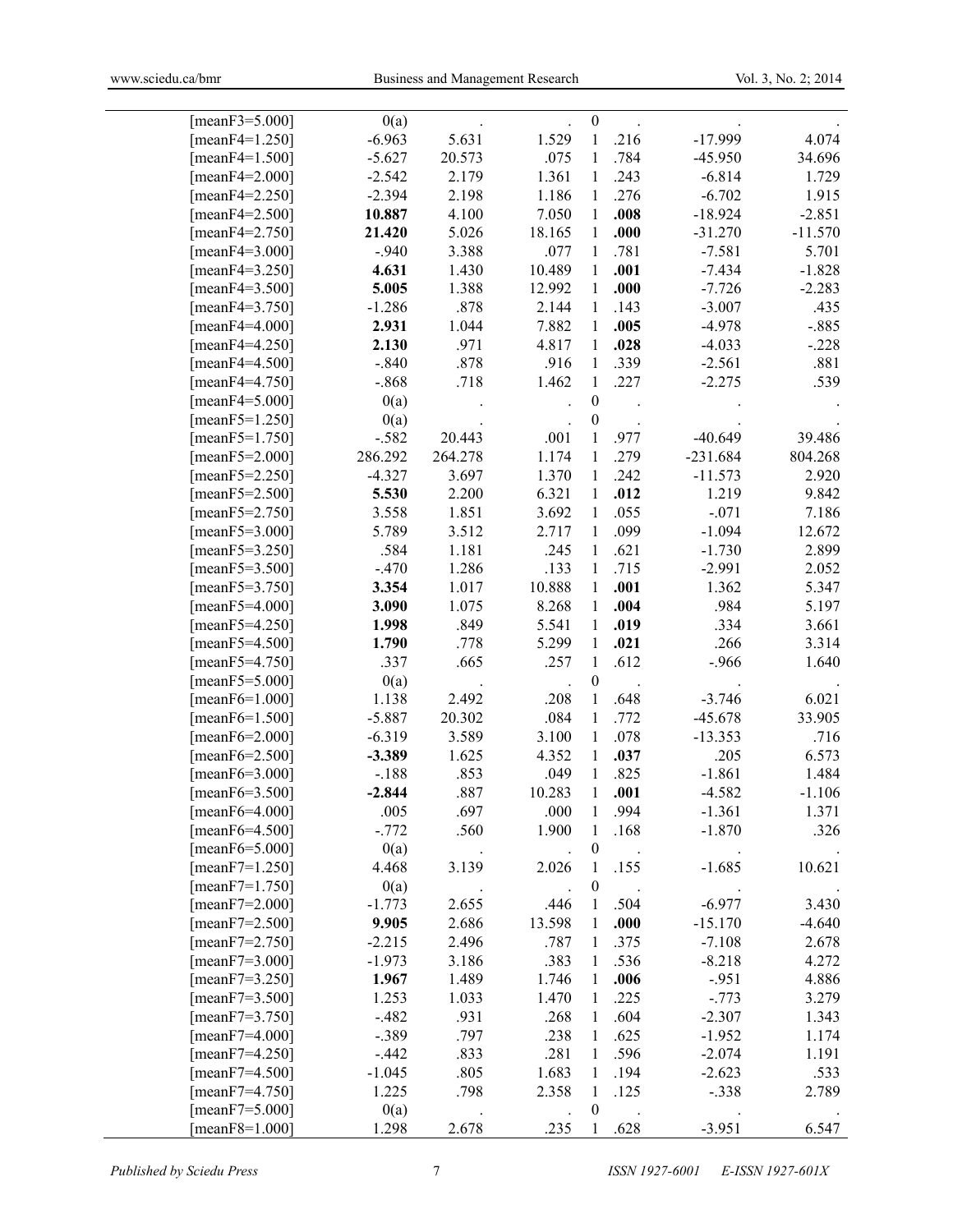| [ $meanF8=1.500$ ]   | $-294.991$ | 265.059 | 1.239      |          | .266 | $-814.497$ | 224.516  |
|----------------------|------------|---------|------------|----------|------|------------|----------|
| [mean $F8=2.000$ ]   | $-5.049$   | 1.895   | 7.099      |          | .008 | $-8.762$   | $-1.335$ |
| [mean $F8=2.500$ ]   | $-1.323$   | 1.569   | .711       |          | .399 | $-4.399$   | 1.753    |
| [ $meanF8=3.000$ ]   | 4.431      | 2.806   | 2.495      |          | .114 | $-1.068$   | 9.930    |
| [mean $F8=3.500$ ]   | $-3.007$   | .970    | 9.616      |          | .002 | $-4.908$   | $-1.106$ |
| [mean $F8=4.000$ ]   | $-2.416$   | .741    | 10.630     |          | .001 | $-3.869$   | $-964$   |
| [mean $F8=4.500$ ]   | $-.569$    | .562    | 1.023      |          | .312 | $-1.670$   | .533     |
| [mean $F8=5.000$ ]   | 0(a)       |         |            | $\theta$ |      |            |          |
| [ $meanF9=2.000$ ]   | 340.496    | 7.446   | 2091.091   |          | .000 | 325.902    | 355.090  |
| [meanF9= $2.500$ ]   | 337.129    | 1.440   | 54801.657  | L        | .000 | 334.306    | 339.951  |
| [ $meanF9 = 3.000$ ] | 334.942    | .827    | 164069.109 |          | .000 | 333.321    | 336.562  |
| [meanF9=3.500]       | 339.384    | 1.201   | 79886.102  |          | .000 | 337.031    | 341.738  |
| [meanF9=4.000]       | 338.015    | .974    | 120399.243 |          | .000 | 336.106    | 339.924  |
| [meanF9=4.500]       | 334.776    | .637    | 275905.600 |          | .000 | 333.527    | 336.025  |
| [meanF9=5.000]       | 334.340    | .000    |            |          |      | 334.340    | 334.340  |
| [meanF9=23.000]      | 0(a)       |         |            | 0        |      |            |          |
|                      |            |         |            |          |      |            |          |

Link function: Cauchit. a This parameter is set to zero because it is redundant.

Looking at the sig. values and the corresponding estimate values (in bold) from the table of 'parameter estimates'(table-5), it can be concluded that the factor (predictor/ motivator), 'ease of completing work', is a better positive predictor at level  $3 \& 4$  of the selling performance. This means for the 'above average' selling performance & for the 'highest' selling performance, 'ease of completing the work' is a better motivator. Surprisingly at level 4 and to some extent at level  $3 \& 2$ , the factor, 'belongingness', is a better negative predictor/ motivator for the selling performance**.** It is Important to note that the factor, 'freedom' has no role in selling performance so far as the current research is concerned. The motivating factor, 'scope of development' is a better positive predictor / motivator both at top levels of selling performance and at lower level selling performance. The factor-5, career perspective**,** is a better positive motivator at top levels of selling performance. For the average level of selling performance, the factor, 'openness' is a negative predictor at middle levels of selling performance. The factor-motivator, 'internal environment' is a positive predictor of middle level selling-performance. The motivating factor, 'rationality' is significant in some cases as the predictors of selling performance but negatively. Un-doubtedly the last factor, 'no pressure feeling' is a significant positive motivator of selling performance of pharmaceutical sales force.

### **5. Summary of Findings**

Through exploratory factor analysis, 9 factors have been extracted from 31 items that are meant for measuring motivation of pharmaceutical sales force and these 9 factors explain 61 percent variance. The names of the motivating factors have been assigned as 'ease of completing the work', 'belongingness', 'freedom', 'scope of development', 'career perspective', 'openness', 'internal environment', 'rationality', & 'no pressure feeling'

Out of the nine motivating factors, five factors (ease of completing work, scope of development, career perspective, internal environment & no pressure feeling) have significant positive impact on selling performance of pharmaceutical sales force. Motivating factor (ease of completing work) is a better positive predictor at level  $3 \& 4$ of the selling performance. That means for the 'above average' selling performance & for the 'highest' selling performance, 'ease of completing the work' is a better motivator. Scope of development, is a better positive predictor / motivator both at top levels of selling performance and at lower level selling performance. Career perspective**,** is a better positive motivator at top levels of selling performance of pharmaceutical sales force. At the middle level of selling performance, internal environment, is a positive predictor (motivator) for the pharmaceutical sales force.

At all level of selling performance, the motivating factors (no pressure feeling) are a strong predictor. Thus, it can be concluded that irrespective of any other perspectives of sales force, if pharmaceutical companies can create such a situation or environment within the work place or within the company, so that their sales people will not feel any pressure to work, then the selling performance can be maintained at least to some extent.

Surprisingly at top level and to some extent at middle level, the factor, 'belongingness', is a better negative predictor/ motivator for the selling performance. Motivating factor, 'open-ness' is a good negative predictor at middle levels of selling performance. And at middle  $\&$  lower level of selling performance, 'rationality' is the significant negative predictor for the pharmaceutical sales force. Surprisingly, 'freedom' has no significant role at any level of selling performance of pharmaceutical sales force so far as the current research is concerned

### **6. Path for Further Research**

The current research has been mostly oriented towards the impact of motivation on selling performance. The